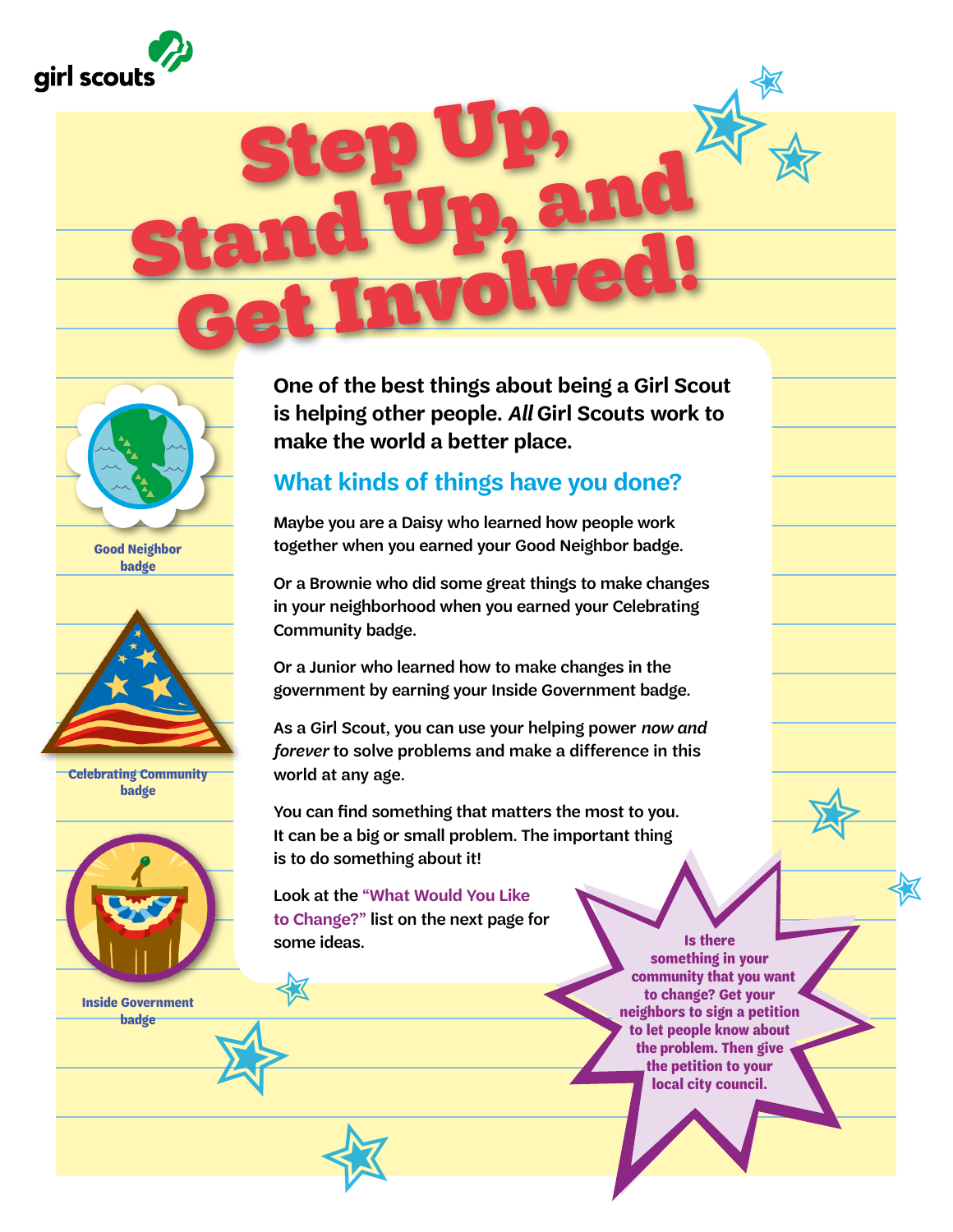

## HOW TO get started ✮

#### **Get Information**

**If you're not sure how you want to help, here are some things you can do:**

- **★ Talk to people!** Do you have friends or family members who can help you come up with ideas for ways you can help? Any idea is a good one, big or small. Write them down and later you can come up with a plan.
- **★ Watch your neighborhood, town, or school.** For a few days, pretend that you're a visitor to your neighborhood, town, or school so you can see them in a different way. Do you see things that need to be improved? Make a list of everything you see!
- **★ Go to a town meeting. With an adult, go to a town hall** meeting to find out what kinds of things people are unhappy about. Is there something you hear that makes you want to help, too?

### **WOMEN MAA <sup>D</sup>IFFERENCE!**

**There are many brave women who have made the world a better place. They found a problem they cared about and figured out how to make a change.**

> **ROSA PARKS was just trying to get home from work when she refused to give up her seat to a white passenger, which was the law! At that time in 1955, black and white people had separate bathrooms, drinking fountains, and schools. This was called segregation. Even the seats on the bus had signs for "colored" or "white" people. Rosa was arrested and refused to pay the fine because she said the law was unjust. African-American people in Montgomery, Alabama stopped riding the buses and Rosa Parks became a hero of the civil rights movement. Later, the U.S. Supreme Court overturned Montgomery's segregation laws.**

✮

✮

✮

### **What Would You Like to Change?**

**You probably see things every day that you'd like to fix or make better. If you need some help coming up with ideas, here are a few to get you started!**

- � *There are too many dogs and cats at my local animal shelter that need to be adopted.*
- � *The swings and the slide at my local playground are broken.*
- � *There are many homeless people in my town who need help.*
- � *We don't have any music or art classes at my school.*
- � *A lot of kids at my school don't know how to play fair or be kind to each other.*
- � *There is a lot of garbage on the streets where I live.*
- � *It's scary walking in my neighborhood at night because there aren't enough lights.*
- � *There are no bike paths where I live and I can't ride safely.*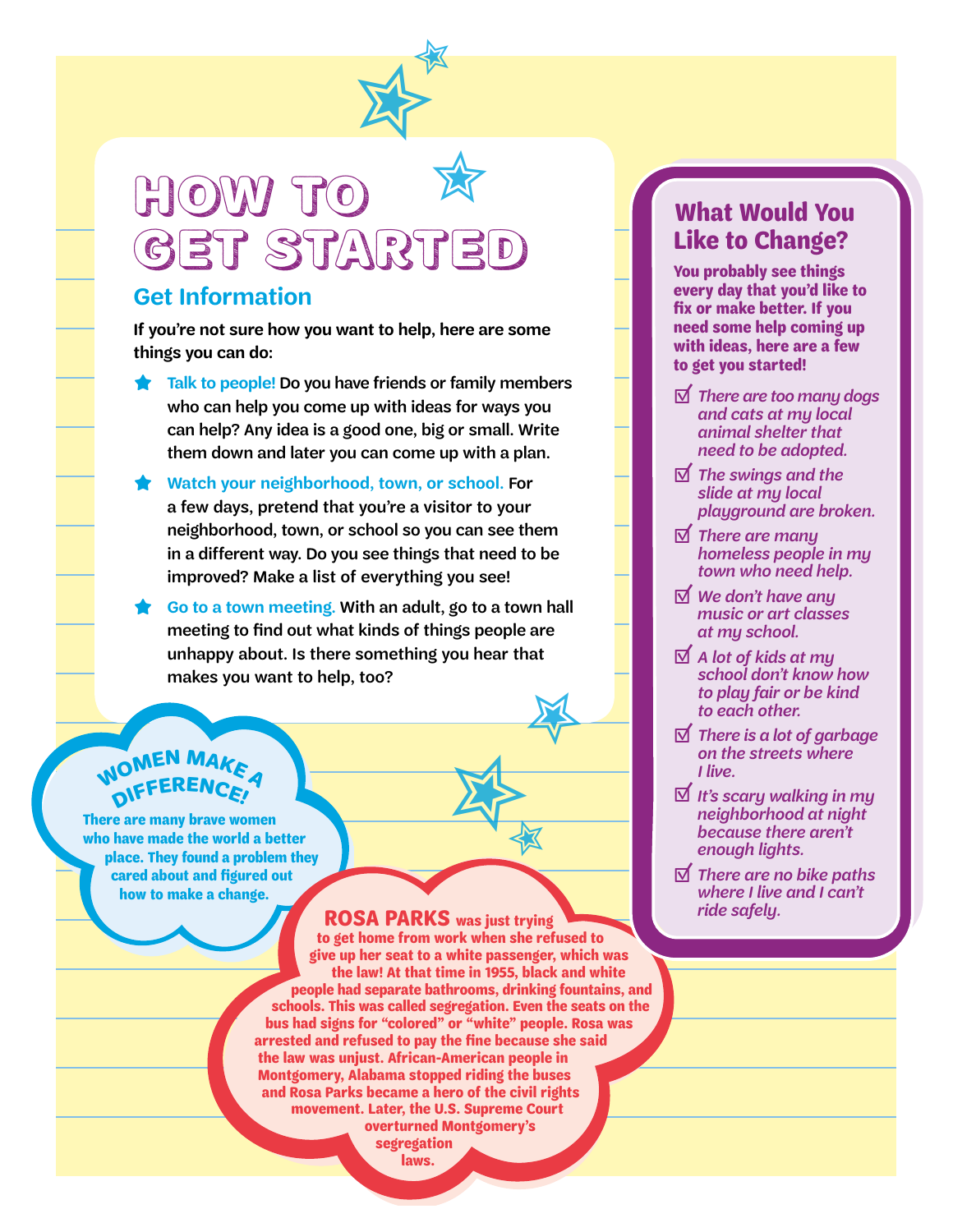# Get Moving

**You know exactly what problem—or problems!—**

**you want to you want to solve but don't know how to get started. Try these things:**

- **Share your ideas. Talking to other people is a good way to get** ideas about how you can help. Have your parents or guardians help you meet other people who are working to help solve the problem you care about.
- **★ Do some research.** With an adult, go online and find out more about the problem you want to solve. Are there other people or groups who are trying to find solutions? What kind of things are they doing?

✮

女

- **★ Find a group or organization** in your community that is working to address the problems you care about and, with an adult, find out how you can help, too.
- **★ Get help from your Girl Scout troop or classmates:**
	- Ask your Girl Scout friends or classmates for help with your project.
	- Ask about using some money from your Girl Scout Cookie sale to support your project.

# Do something

#### **Here are some ways you can make a difference:**

- Write a letter to your local government representative about what needs improvement in your community.
- **★** <sup>C</sup>**reate posters, fliers, or a video** about the change you want to make.
- **★ Volunteer with an adult** to do things in your community. You might help with a park cleanup, tree planting, or walking dogs at your local animal shelter.

**★ Help collect supplies and donations—**maybe books for a children's hospital or canned food for a local food pantry.

**WOMEN MAKEA <sup>D</sup>IFFERENCE!**

✮

✮

**FLORENCE** 

 **NIGHTINGALE had only one dream: to help others by becoming a nurse. In 1853, Florence took a team of nurses to a military camp hospital in Turkey. She found that soldiers were dying from the dirty conditions. She made a difference by cleaning things up and showing others how to safely care for the patients. By doing this, she saved thousands of soldiers' lives.**

**Write letters to our military troops** overseas or be part of an effort to send them supplies. Your troop's Girl Scout Cookie Program may have a "Gift of Caring" or "Cookie Share" where you can send cookies to military personnel. 女

**Is there a women's shelter in your neighborhood that could use some supplies? Start a clothing or food drive.**